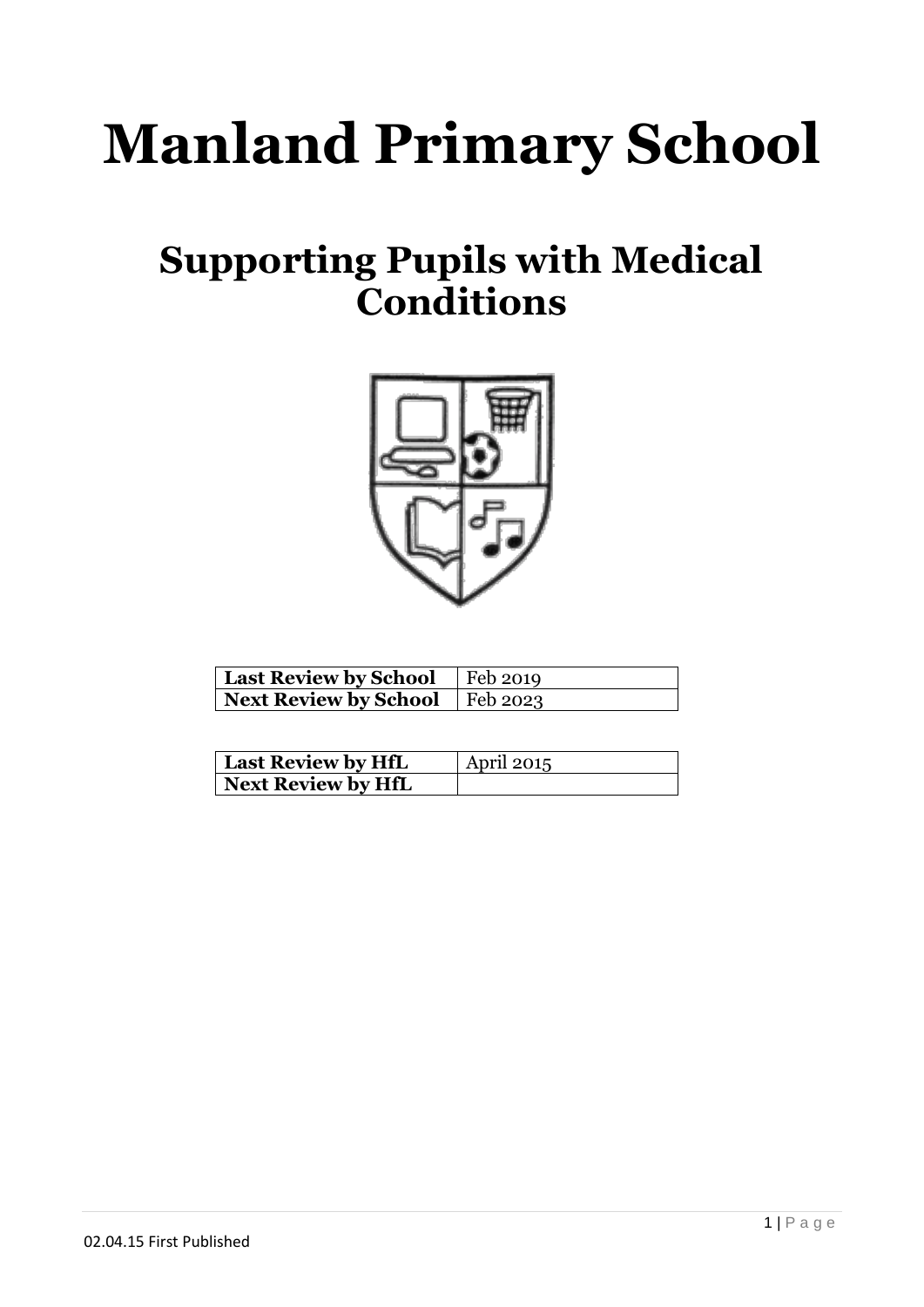The named member of school staff responsible for this medical conditions policy and its implementation is:

NAME: Mrs Wicks

ROLE: Inclusion Leader

DfE guidance

Governing bodies should ensure that all schools develop a policy for supporting pupils with medical conditions that is reviewed regularly and is readily accessible to parents and school staff. Governing bodies should ensure that the arrangements they set up include details on how the school's policy will be implemented effectively, including a named person who has overall responsibility for policy implementation.

Details should include:

- who is responsible for ensuring that sufficient staff are suitably trained,
- a commitment that all relevant staff will be made aware of the child's condition,
- cover arrangements in case of staff absence or staff turnover to ensure someone is always available,
- briefing for supply teachers,
- risk assessments for school visits, holidays, and other school activities outside of the normal timetable,
- monitoring of individual healthcare plans.

#### **This school is an inclusive community that supports and welcomes pupils with medical conditions.**

- This school is welcoming and supportive of pupils with medical conditions. It provides children with medical conditions with the same opportunities and access to activities (both school based and out-of-school) as other pupils. No child will be denied admission or prevented from taking up a place in this school because arrangements for their medical condition have not been made.
- This school will listen to the views of pupils and parents/carers.
- Staff understand the medical conditions of pupils at this school and that they may be serious, adversely affect a child's quality of life and impact on their ability and confidence
- All staff understand their duty of care to children and young people and know what to do in the event of an emergency.
- This school understands that all children with the same medical condition will not have the same needs, our school will focus on the needs of each individual child.
- The school recognises its duties as detailed in Section 100 of the Children and Families Act 2014. (Other related legislation is referenced in DfE guidance p21). Some children with medical conditions may be considered to be disabled under the definition set out in the Equality Act 2010. Where this is the case, this school complies with their duties under that Act. Some may also have special educational needs (SEN) and may have a statement, or Education, Health and Care (EHC) plan which brings together health and social care needs, as well as their special educational provision. For children with SEN, this policy should be read in conjunction with the Special educational needs and disability (SEND) code of practice.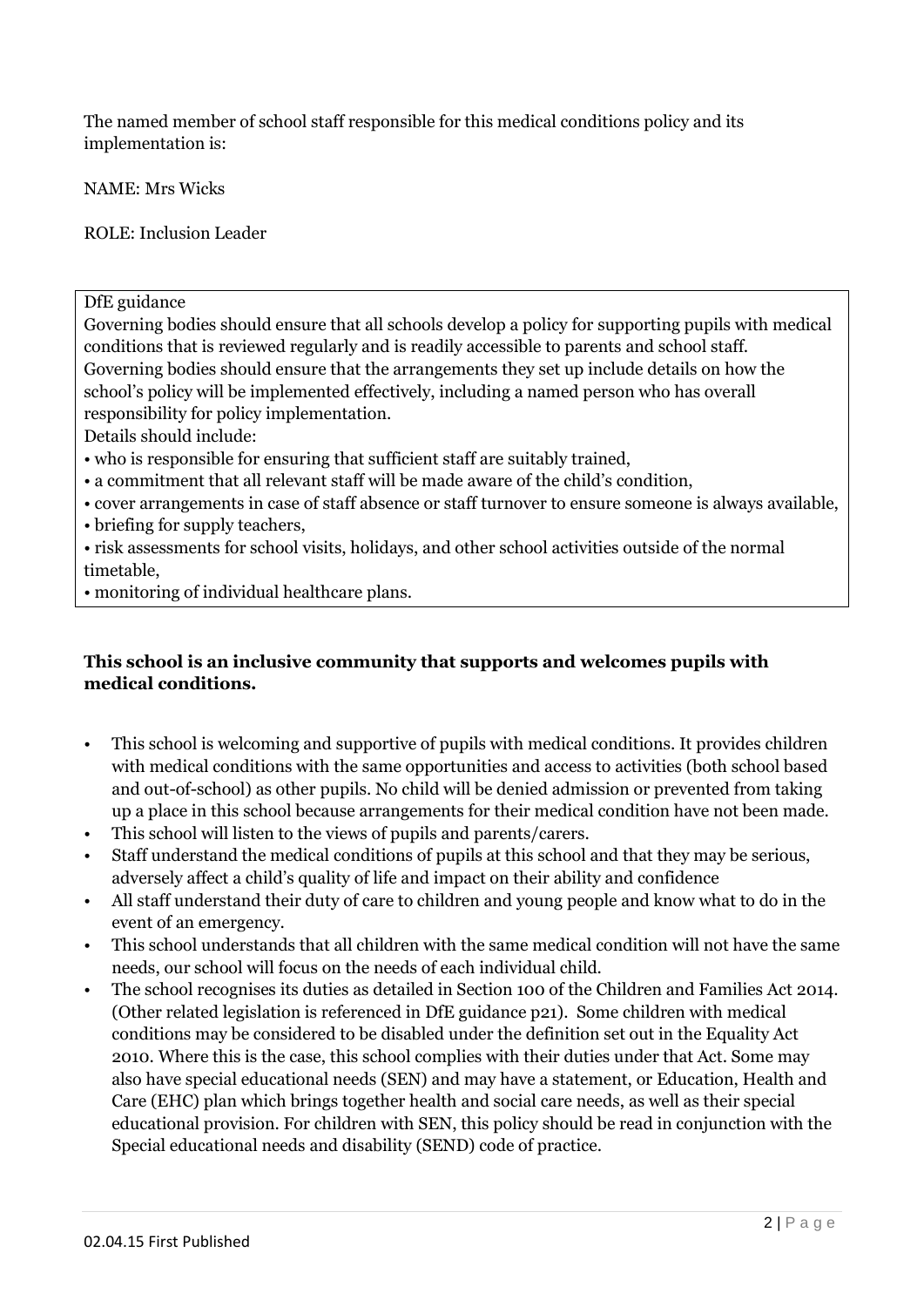#### **This school's medical conditions policy is drawn up in consultation with a wide range of local key stakeholders within both the school and health settings.**

• Stakeholders include pupils, parent/carers, school nurse, school staff, governors, and relevant local health specialist services.

#### **The medical conditions policy is supported by a clear communication plan for staff, parent/carers and other key stakeholders to ensure its full implementation.**

• Pupils, parent/carers, relevant local healthcare staff, and other external stakeholders are informed of and reminded about the medical conditions policy through clear communication channels.

#### **All staff understand and are trained in what to do in an emergency for children with medical conditions at this school.**

- All school staff, including temporary or supply staff, are aware of the medical conditions at this school and understand their duty of care to pupils in an emergency.
- Staff receive training in what to do in an emergency and this is refreshed at least once a year.
- All children with medical conditions that are complex, long-term or where there is a high risk that emergency intervention will be required at this school have an individual healthcare plan (IHCP) 1 , which explains what help they need in an emergency. The IHCP will accompany a pupil should they need to attend hospital. Parental permission will be sought and recorded in the IHCP for sharing the IHCP within emergency care settings.
- This school makes sure that all staff providing support to a pupil have received suitable training and ongoing support to ensure that they have confidence to provide the necessary support and that they fulfil the requirements set out in the pupil's IHCP. This should be provided by the specialist nurse/school nurse/other suitably qualified healthcare professional and/or parent/carer. The specialist nurse/school nurse/other suitably qualified healthcare professional will confirm their competence and this school keeps an up to date record of all training undertaken and by whom.
- This school had chosen to hold an emergency salbutamol inhaler and emergency autoimmune injectors for use by pupils who have been prescribed a reliever inhaler and emergency autoimmune injectors and for whom parental consent for its use has been obtained. (see appendix 3 for further information)

1

<sup>&</sup>lt;sup>1</sup> An example template for an IHCP has been produced by Dfe - see template A. <https://www.gov.uk/government/publications/supporting-pupils-at-school-with-medical-conditions--3>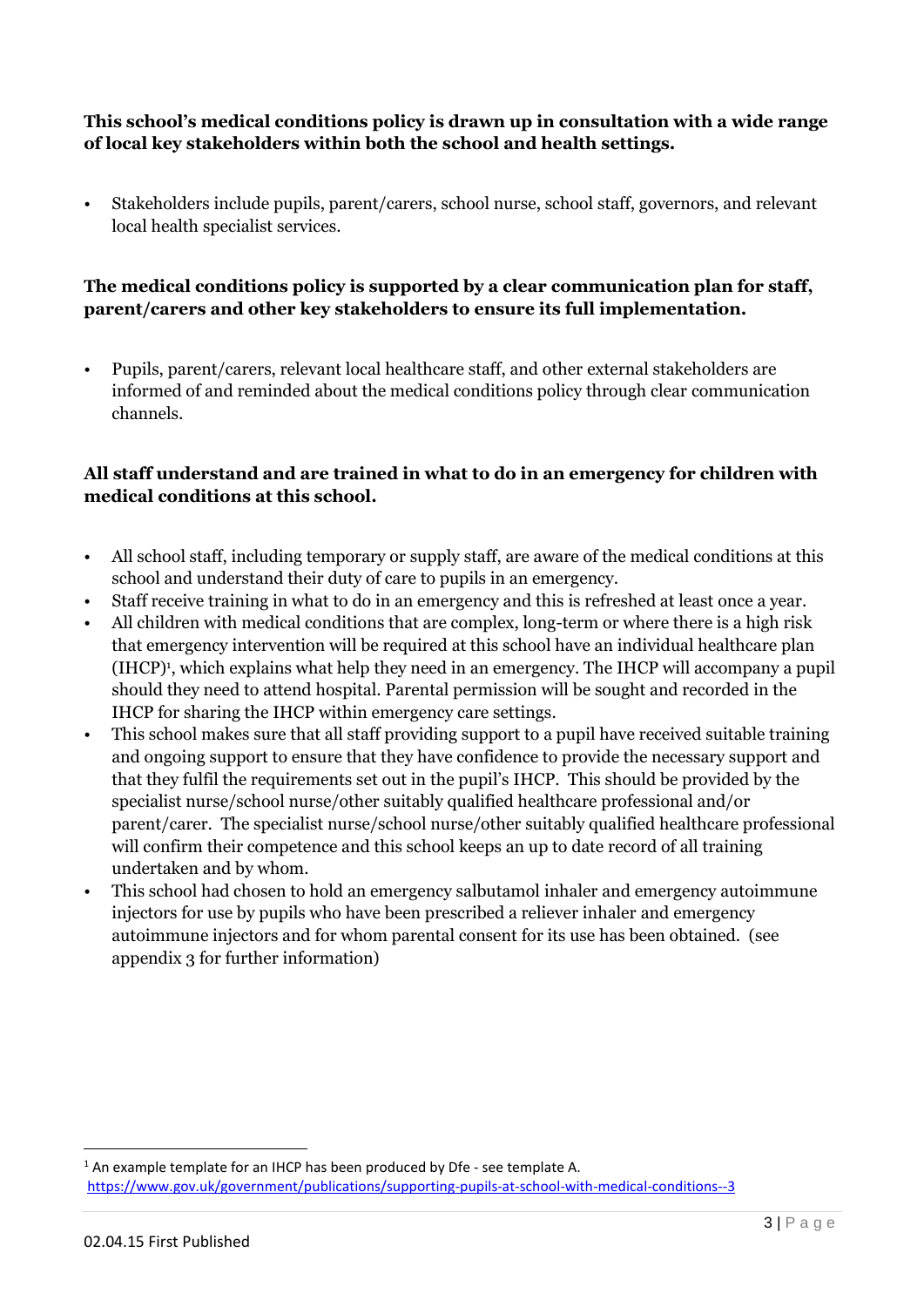#### **All staff understand and are trained in the school's general emergency procedures.**

- All staff, including temporary or supply staff should be aware of the content of this policy, know what action to take in an emergency and receive updates at least yearly. School nurses will provide annual training for common conditions e.g. asthma, allergies, epilepsy and diabetes.<sup>2</sup>
- If a pupil needs to attend hospital, a member of staff (preferably known to the pupil) will stay with them until a parent/carer arrives, or accompany a child taken to hospital by ambulance. They will not take pupils to hospital in their own car.

#### **This school has clear guidance on providing care and support and administering medication at school.**

- This school understands the importance of medication being taken and care received as detailed in the pupil's IHCP.
- Medication will only be administered when it would be detrimental to a child's health or school attendance not to do so.
- This school will make sure that there are sufficient members of staff who have been trained to administer the medication and meet the care needs of an individual child. This includes escort staff for home to school transport if necessary. This school will ensure that there are sufficient numbers of staff trained to cover any absences, staff turnover and other contingencies. This school's governing body has made sure that there is the appropriate level of insurance and liability cover in place.<sup>3</sup>
- This school will not give medication (prescription or non-prescription) to a child under 16 without a parent's written consent except in exceptional circumstances, and every effort will be made to encourage the pupil to involve their parent/carer, while respecting their confidentiality.
- When administering medication, for example pain relief, this school will check the maximum dosage and when the previous dose was given. Parents/carers will be informed.
- This school will make sure that a trained member of staff is available to accompany a pupil with a medical condition on an off-site visit, including overnight stays.
- Parents/carers at this school understand that they should let the school know immediately if their child's needs change. We will remind parents regularly of the need to notify the school of these changes immediately via the school newsletter. For those pupils with IHCPs we will perform an annual review in conjunction with parents/carers and health professionals.

Where schools are not covered by HCC's insurance they should check with their own insurers.

<sup>1</sup> <sup>2</sup> For pupils requiring insulin injections/insulin via pumps or blood glucose monitoring in schools the Paediatric Diabetes Team will provide this level of training and education.

<sup>&</sup>lt;sup>3</sup> For school's covered by HCC's insurance where an IHCP is in place; parents have consented for the school to administer medication / meet other support needs as part of that plan; trained staff undertake these support needs and record keeping in relation to administration is robust then liability cover would be in place for common treatments administered by staff. (e.g. in relation to oral medication, inhalers, epi-pens, pre-packaged doses via injection etc.)

The insurance section have a detailed list of treatments which are covered, if you have pupils with significant medical needs contact insurance@hertfordshire.gov.uk or by phone on 01992 555480 for further advice and to ensure coverage.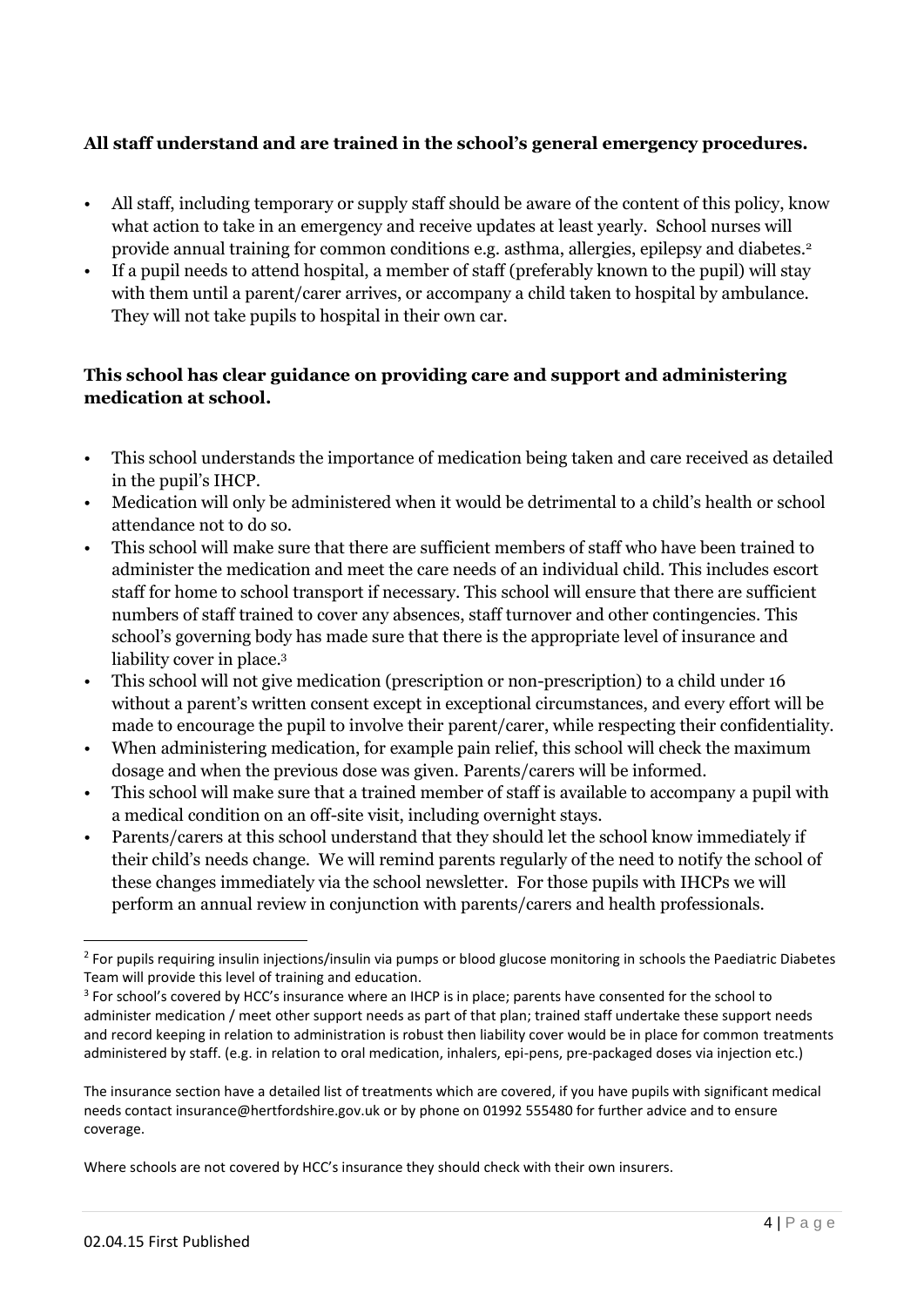• If a pupil misuses their medication, or anyone else's, their parent/carer is informed as soon as possible and the school's disciplinary procedures are followed.

#### **This school has clear guidance on the storage of medication and equipment at school.**

- This school makes sure that all staff understand what constitutes an emergency for an individual child and makes sure that emergency medication/equipment, e.g. asthma inhalers, epi-pens etc are readily available wherever the child is in the school and on off-site activities, and are not locked away.
- Pupils should know exactly where to access their own medication/equipment. Those pupils deemed competent to carry their own medication/equipment with them may be identified and recorded through the pupil's IHCP in agreement with parents/carers.
- Pupils can carry controlled drugs if they are deemed competent to do so, otherwise this school will store controlled drugs securely in a non-portable container, with only named staff having access. Staff at this school can administer a controlled drug to a pupil once they have had specialist training.
- This school will make sure that all medication is stored safely, and that pupils with medical conditions know where they are at all times and have access to them immediately. Under no circumstances will medication be stored in first aid boxes.
- This school will only accept medication that is in date, labelled and in its original container including prescribing instructions for administration. The exception to this is insulin, which though must still be in date, will generally be supplied in an insulin injector pen or a pump.
- Parents/carers are asked to collect all medications/equipment at the end of the school term, and to provide new and in-date medication at the start of each term.
- This school disposes of needles and other sharps in line with local policies. Sharps boxes are kept securely at school and will accompany a child on off-site visits. They are collected and disposed of in line with local authority procedures.

#### **This school has clear guidance about record keeping.**

- As part of the school's admissions process and annual data collection exercise parents/carers are asked if their child has any medical conditions. These procedures also cover transitional arrangements between schools.
- This school uses an IHCP to record the support an individual pupil needs around their medical condition. The IHCP is developed with the pupil (where appropriate), parent/carer, designated named member of school staff, specialist nurse (where appropriate) and relevant healthcare services. Where a child has SEN but does not have a statement or EHC plan, their special educational needs are mentioned in their IHCP. Appendix 1 is used to identify and agree the support a child needs and the development of an IHCP.
- This school has a centralised register of IHCPs, and an identified member of staff has the responsibility for this register.
- IHCPs are regularly reviewed, at least every year or whenever the pupil's needs change.
- The pupil (where appropriate) parents/carers, specialist nurse (where appropriate) and relevant healthcare services hold a copy of the IHCP. Other school staff are made aware of and have access to the IHCP for the pupils in their care.
- This school makes sure that the pupil's confidentiality is protected.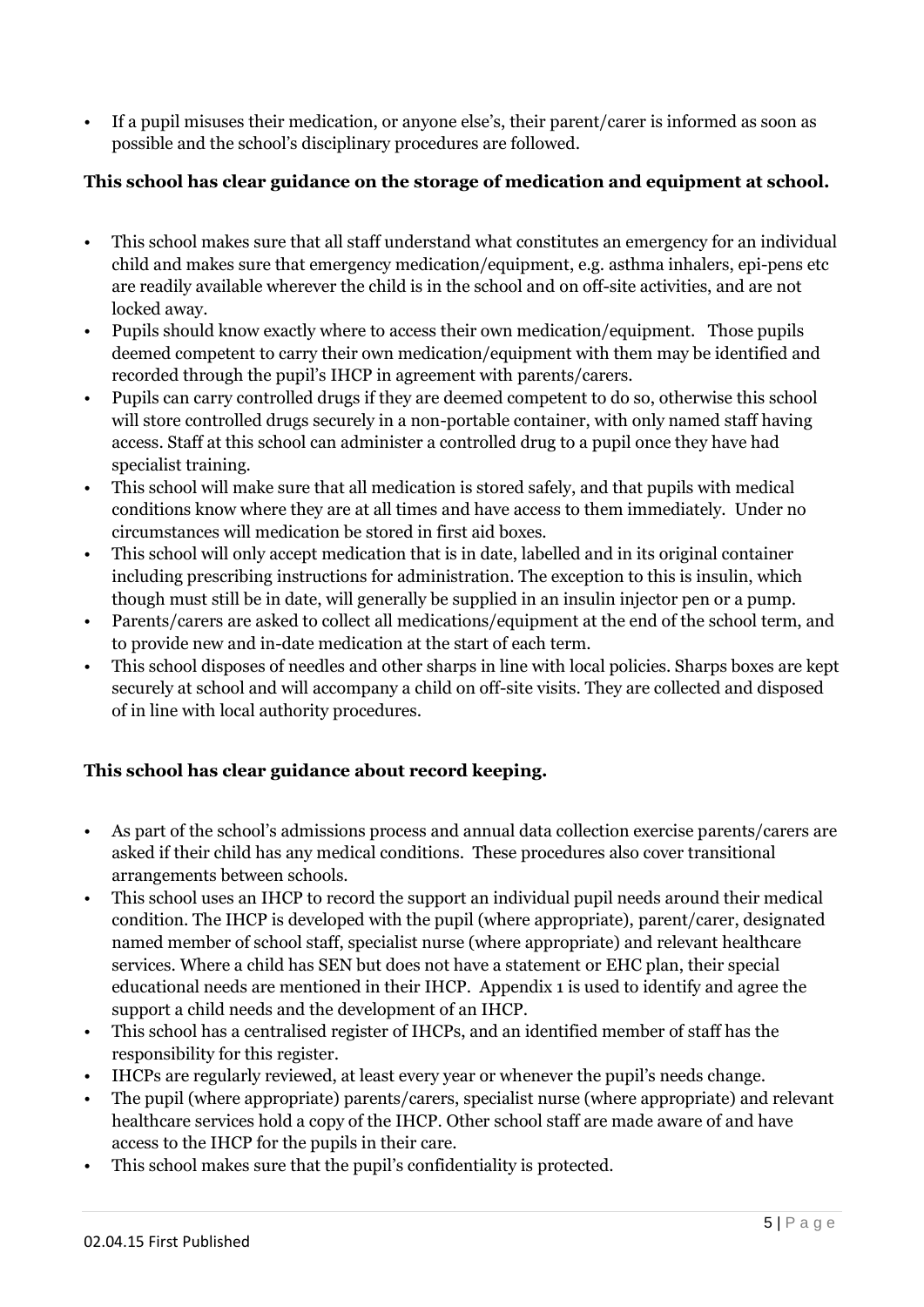- This school seeks permission from parents/carers before sharing any medical information with any other party.
- This school keeps an accurate record of all medication administered, including the dose, time, date and supervising staff.

#### **This school ensures that the whole school environment is inclusive and favourable to pupils with medical conditions. This includes the physical environment, as well as social, sporting and educational activities.**

- This school is committed to providing a physical environment accessible to pupils with medical conditions and pupils are consulted to ensure this accessibility. This school is also committed to an accessible physical environment for out-of-school activities.
- This school makes sure the needs of pupils with medical conditions are adequately considered to ensure their involvement in structured and unstructured activities, extended school activities and residential visits.
- Staff are aware of the potential social problems that pupils with medical conditions may experience and use this knowledge, alongside the school's anti bullying policy, to help prevent and deal with any problems. They use opportunities such as PSHE and science lessons to raise awareness of medical conditions to help promote a positive environment.
- This school understands the importance of all pupils taking part in off site visits and physical activity and that all relevant staff make reasonable and appropriate adjustments to such activities in order they are accessible to all pupils. This includes out-of-school clubs and team sports. Risk assessments will be conducted as part of the planning process to take account of any additional controls required for individual pupil needs.
- This school understands that all relevant staff are aware that pupils should not be forced to take part in activities if they are unwell. They should also be aware of pupils who have been advised to avoid/take special precautions during activity, and the potential triggers for a pupil's medical condition when exercising and how to minimise these.

#### **This school makes sure that pupils have the appropriate medication/equipment/food with them during physical activity and offsite visits.**

- This school makes sure that pupils with medical conditions can participate fully in all aspects of the curriculum and enjoy the same opportunities at school as any other child, and that appropriate adjustments and extra support are provided.
- All school staff understand that frequent absences, or symptoms, such as limited concentration and frequent tiredness, may be due to a pupil's medical condition.
- This school will not penalise pupils for their attendance if their absences relate to their medical condition.
- This school will refer pupils with medical conditions who are finding it difficult to keep up educationally to the INCO who will liaise with the pupil (where appropriate), parent/carer and the pupil's healthcare professional.
- Pupils at this school learn what to do in an emergency. Staff will remind pupils on a termly basis about the wooden spoon system.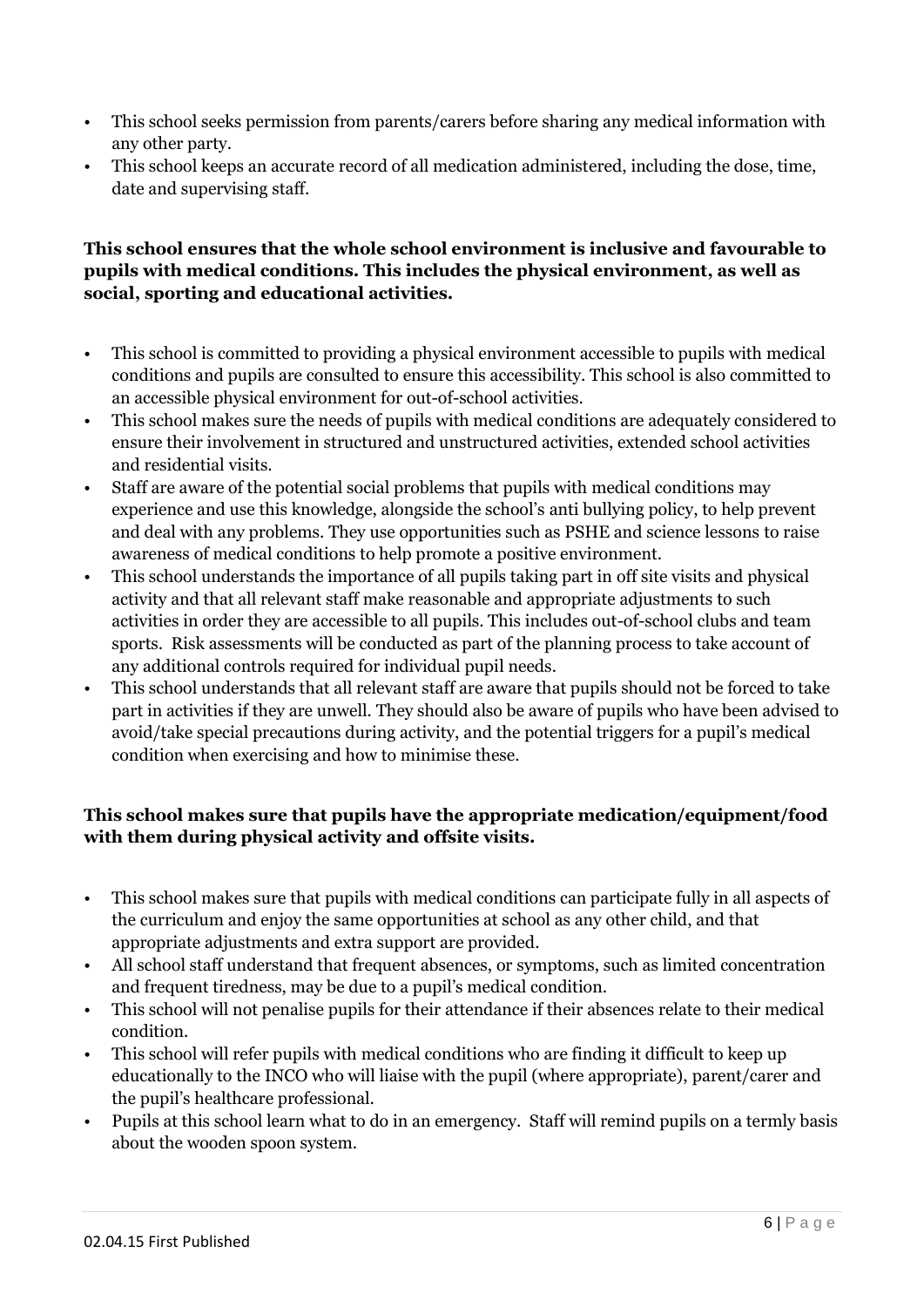• This school makes sure that a risk assessment is carried out before any out-of-school visit, including work experience and educational placements. The needs of pupils with medical conditions are considered during this process and plans are put in place for any additional medication, equipment or support that may be required.

#### **This school is aware of the common triggers that can make common medical conditions worse or can bring on an emergency. The school is actively working towards reducing or eliminating these health and safety risks.**

- This school is committed to identifying and reducing triggers both at school and on out-ofschool visits.
- School staff have been given training and written information on medical conditions which includes avoiding/reducing exposure to common triggers.
- The IHCP details an individual pupil's triggers and details how to make sure the pupil remains safe throughout the whole school day and on out-of-school activities. Risk assessments are carried out on all out-of-school activities, taking into account the needs of pupils with medical needs.
- This school reviews all medical emergencies and incidents to see how they could have been avoided, and changes school policy according to these reviews.

#### **Each member of the school and health community knows their roles and responsibilities in maintaining and implementing an effective medical conditions policy.**

- This school works in partnership with all relevant parties including the pupil (where appropriate), parent/carer, school's governing body, all school staff, employers and healthcare professionals to ensure that the policy is planned, implemented and maintained successfully.
- Key roles and responsibilities are outlined in Appendix 2.

#### **The medical conditions policy is regularly reviewed, evaluated and updated. Updates are produced every year.**

• In evaluating the policy, this school seeks feedback from key stakeholders including pupils, parents/carers, school nurses, specialist nurses and other relevant healthcare professionals, school staff, local emergency care services and governors. The views of pupils with medical conditions are central to the evaluation process. Should parents and pupils be dissatisfied with the support provided they should discuss these concerns with the Headteacher.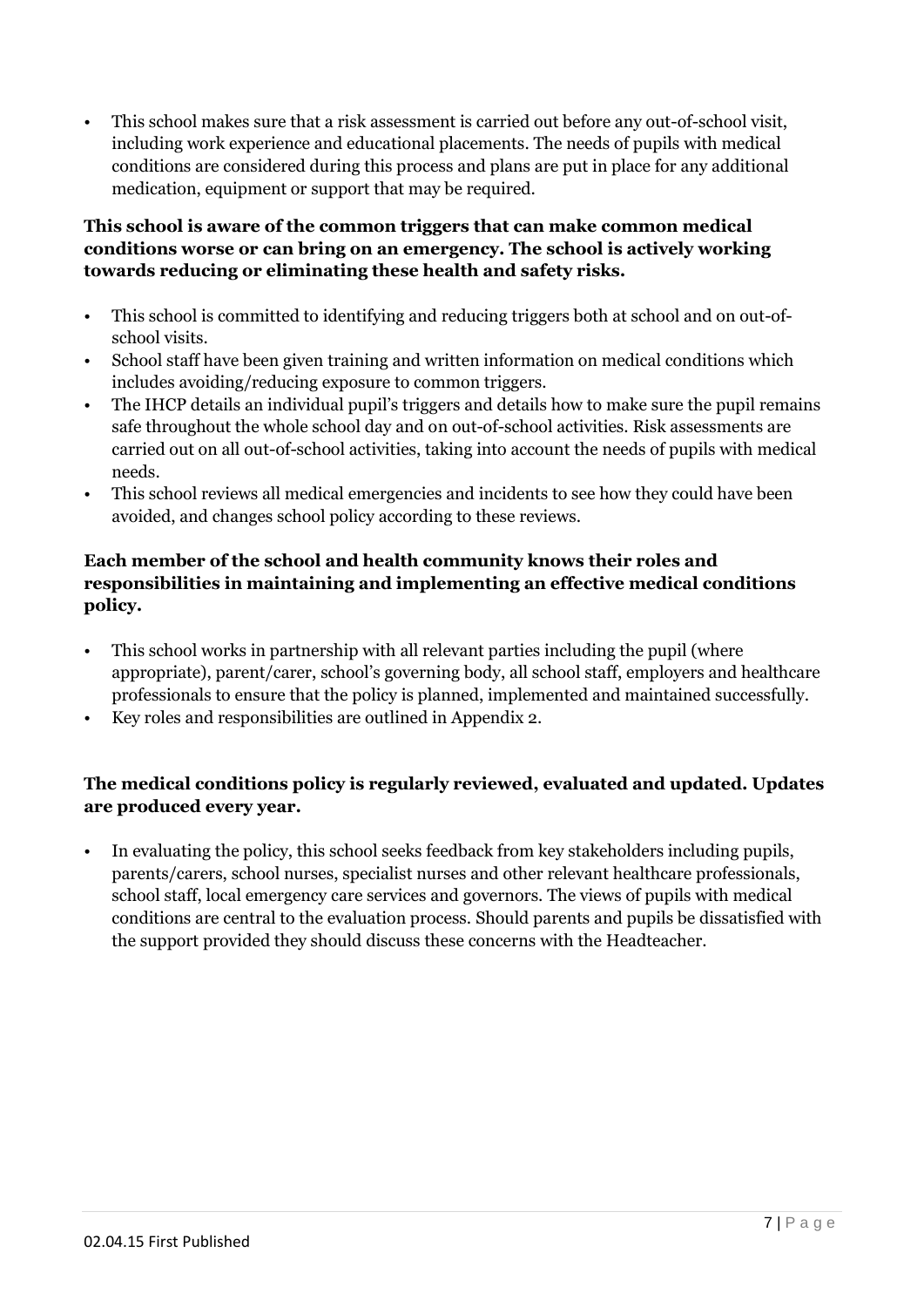# Appendix 1 Model process for developing individual healthcare plans

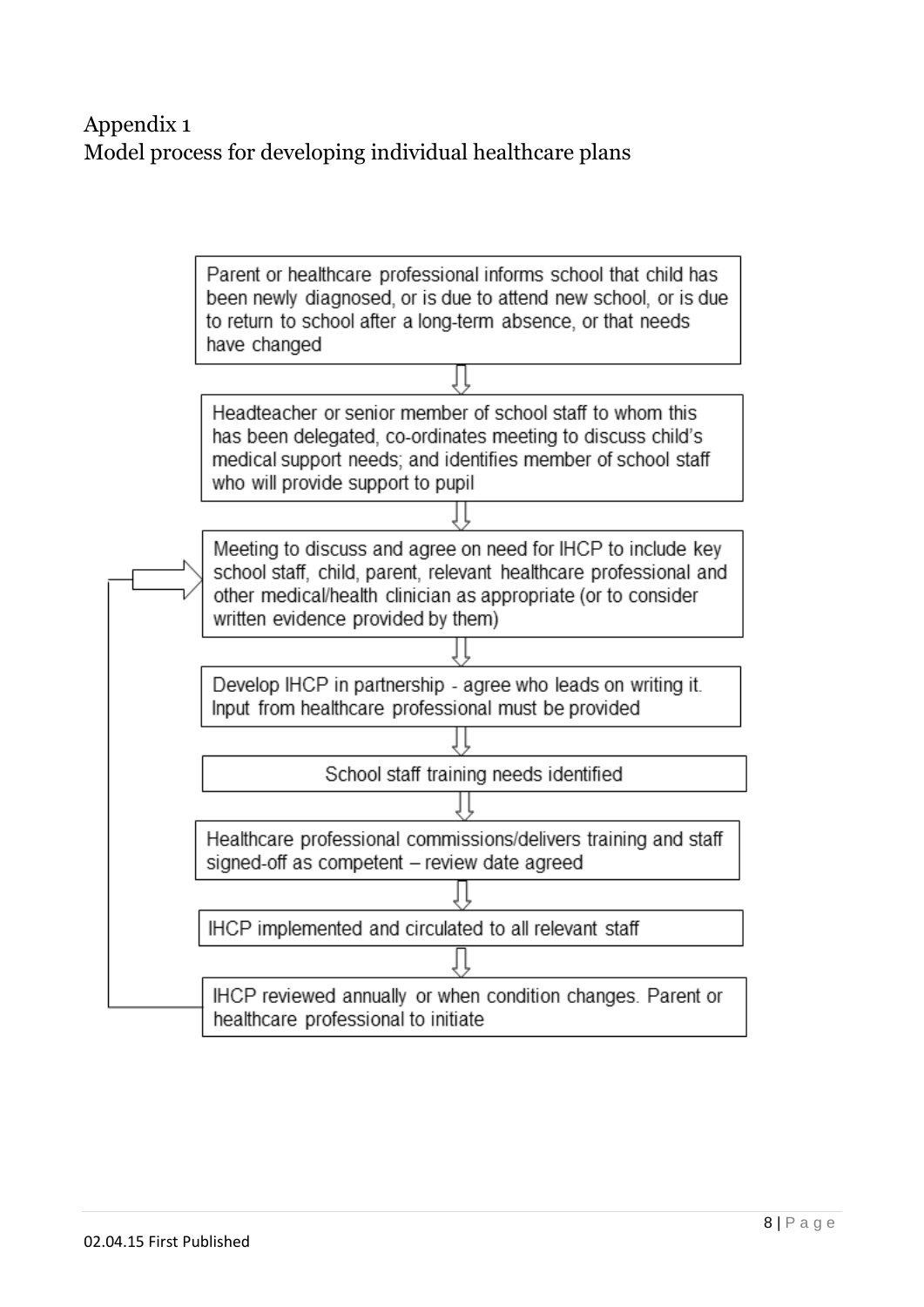## Appendix 2 Roles and responsibilities

**Governing bodies** – must make arrangements to support pupils with medical conditions in school, including making sure that a policy for supporting pupils with medical conditions in school is developed and implemented. They should ensure that pupils with medical conditions are supported to enable the fullest participation possible in all aspects of school life. Governing bodies should ensure that sufficient staff have received suitable training and are competent before they take on responsibility to support children with medical conditions. They should also ensure that any members of school staff who provide support to pupils with medical conditions are able to access information and other teaching support materials as needed.

**Headteacher** – should ensure that their school's policy is developed and effectively implemented with partners. This includes ensuring that all staff are aware of the policy for supporting pupils with medical conditions and understand their role in its implementation. Headteachers should ensure that all staff that need to know are aware of the child's condition. They should also ensure that sufficient trained numbers of staff are available to implement the policy and deliver against all individual healthcare plans, including in contingency and emergency situations. Headteachers have overall responsibility for the development of individual healthcare plans. They should also make sure that school staff are appropriately insured and are aware that they are insured to support pupils in this way. They should contact the school nursing service in the case of any child who has a medical condition that may require support at school, but who has not yet been brought to the attention of the school nurse.

**School staff** – any member of school staff may be asked to provide support to pupils with medical conditions, including the administering of medicines, although they cannot be required to do so. Although administering medicines is not part of teachers' professional duties, they should take into account the needs of pupils with medical conditions that they teach. School staff should receive sufficient and suitable training and achieve the necessary level of competency before they take on responsibility to support children with medical conditions. Any member of school staff should know what to do and respond accordingly when they become aware that a pupil with a medical condition needs help.

**School nurse** – every school has access to school nursing services. They are responsible for notifying the school when a child has been identified as having a medical condition which will require support in school. Wherever possible, they will do this before the child starts at the school. They would not usually have an extensive role in ensuring that schools are taking appropriate steps to support children with medical conditions, but may support staff on implementing a child's individual healthcare plan and provide advice and liaison, for example on training. School nurses can liaise with lead clinicians locally on appropriate support for the child and associated staff training needs - for example, there are good models of local specialist nursing teams offering training to local school staff, hosted by a local school. Community nursing teams will also be a valuable potential resource for a school seeking advice and support in relation to children with a medical condition.

**Other healthcare professionals** - including GPs, paediatricians, nurse specialists/community paediatric nurses – should notify the school nurse and work jointly when a child has been identified as having a medical condition that will require support at school. They may provide advice on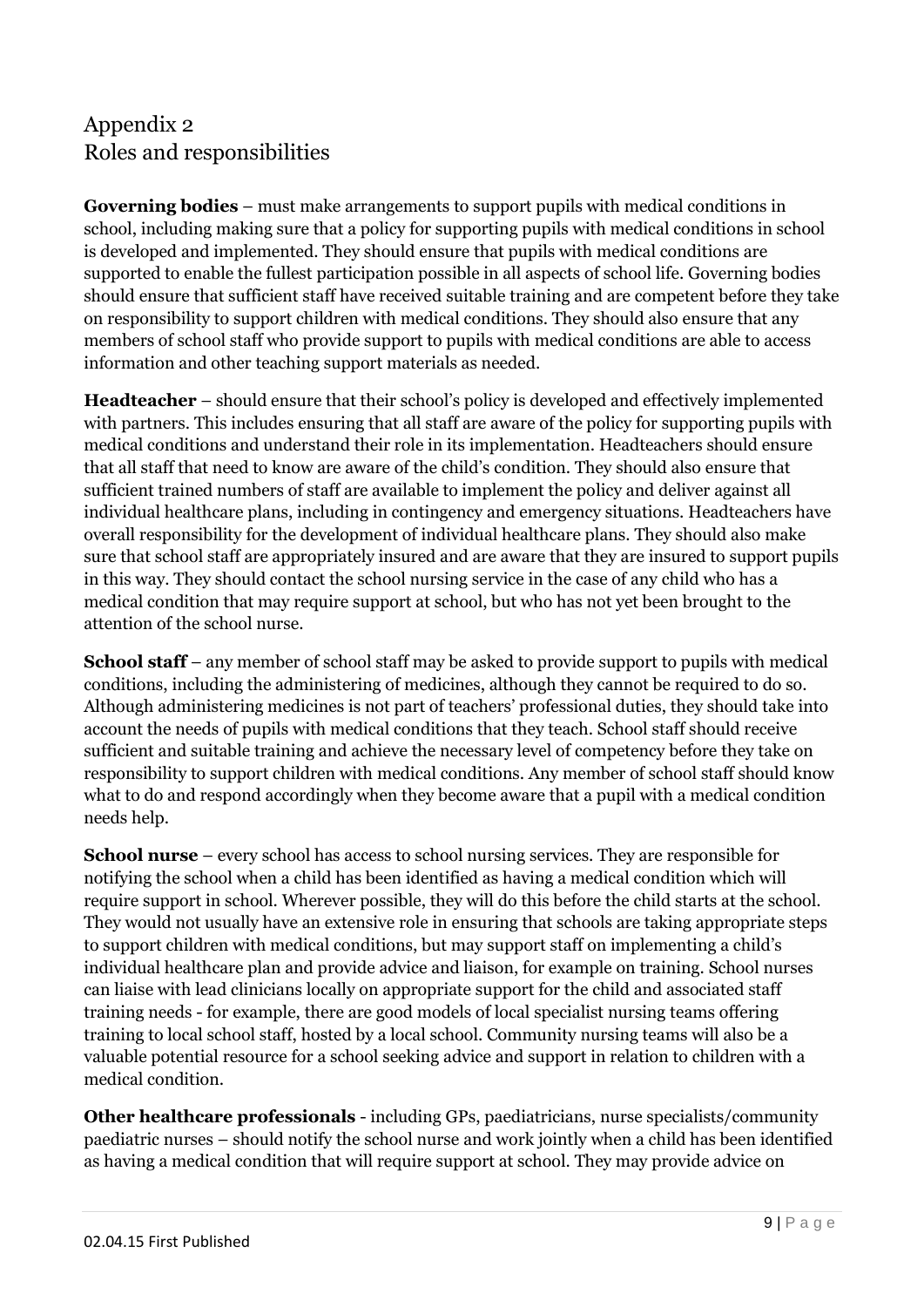developing healthcare plans. Anyone dealing with the medical care of a pupil in school should contact the named school nurse for that school to ensure a coordinated approach.

**Pupils** – with medical conditions will often be best placed to provide information about how their condition affects them. They should be fully involved in discussions about their medical support needs and contribute as much as possible to the development of, and comply with, their individual healthcare plan. Other pupils will often be sensitive to the needs of those with medical conditions.

**Parents/carers** – should provide the school office with sufficient and up-to-date information about their child's medical needs. They may in some cases be the first to notify the school that their child has a medical condition. Parents/carers are key partners and should be involved in the development and review of their child's individual healthcare plan, and may be involved in its drafting. They should carry out any action they have agreed to as part of its implementation, e.g. provide medicines and equipment and ensure they or another nominated adult are contactable at all times. In particular, they should ensure that medication they provide is in-date and regularly monitor this to ensure that no medication kept at school has expired.